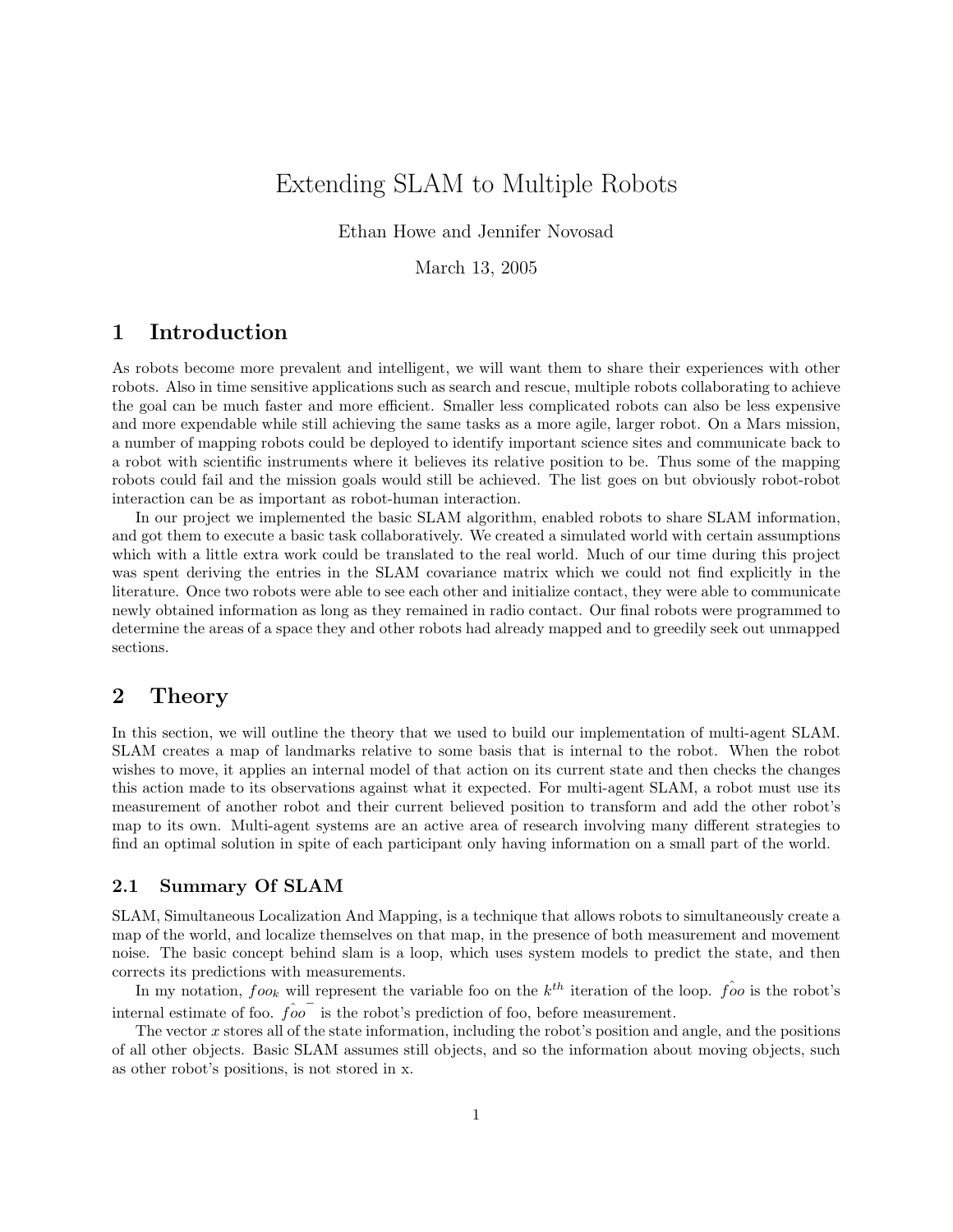The matrix A, and the vector B, are the state update equation. There is a different A and B for every robot movement command (such as turn, versus drive forward). The system updates with:

$$
x_k = Ax_{k-1} + B + w_k
$$

where the vector  $w_k = N(0, Q)$  is zero mean gaussian white noise, associated with movement. If the movement isn't linear in the state variables, A and B are linearizations or taylor expansions of the movement. For example, if  $x_r$  and  $\psi_r$  are the robot position and direction, driving forward would cause  $x_r k = x_{r(k-1)} +$  $l \cos(\psi_{r(k-1)})$ , which is not linear in  $\psi$ . Also note that the robot can face a variety of directions, so you do not want to make a small angle approximation in the taylor series expansion – hence, A and B will have a functional dependance on  $\psi$ . Since A and B may depend on the current values of the state, they may need to be recomputed at each time step.

After movement and before measurement, the robot's best guess of its current state is:

$$
\hat{x_k} = A x_{k-1}^2 + B
$$

After the robot updates its internal guess of where it is located, it takes a measurement, z. Like the model for movement, the robot has a model for what happens when a measurement is taken.

$$
z_k = Hx_k + v_k
$$

In this model, H expresses how the result of a measurement is linearly dependant on the state variables, and  $v_k = N(0, R)$  is zero mean gaussian white noise. Using this model, the robot can also guess what it should have measured,

$$
\hat{z_k} = H \hat{x_k}^-
$$

The difference between what it measured and what it expected to measure is proportional to how much it change it needs to correct it's measurements.

$$
x_k = \hat{x_k} + K_k(z_k - H\hat{x_k})
$$

 $K_k$ , the constant of proportionality in the above equation, is called the Kalman Gain. There are plenty of papers online which will explain how to derive the Kalman Gain. For this reason, I will simply present the result here:

$$
K_k = P_k^- H^T (H P_k^- H^T + R)^{-1}
$$

In this equation, P is a matrix of the uncertainty covariances between all of the state variables (so,  $P[0,0]$ )  $= \sigma_{x[0],x[0]}$  and P[i,j] =  $\sigma_{x[i],x[j]}$ . R is a matrix of the measurement noise covariance  $(v_k = N(0,R))$ . Recalling that Q is the matrix of movement error covariances, to maintain P at each time step, we compute:

$$
P_k^- = AP_{k-1}A^T + Q
$$
 after movement  

$$
P_k = (I - K_k H)P_k^-
$$
 after measurement

To summarize,

Move:  $x_k = Ax_{k-1} + B + w_k$ 

Estimate:  $\hat{x_k} = Ax_{k-1}^{\hat{-}} + B P_k^- = AP_{k-1}A^T + Q$ 

Measure: 
$$
z = Hx + v_k
$$

Update state:  $x_k = \hat{x_k} + K_k(z_k - H\hat{x_k})$  $\sum_{k}^{2}$ )  $P_k = (I - K_k H) P_k^{-}$ k

> Using Kalman gain is not the only way to update the state estimate. Another common example is particle filtering, which stores a population of possible states. States which become unlikely are deleted, and replaced with more likely possibilties. For the rest of this paper, we when we refer to SLAM, we will mean SLAM that uses Kalman filters, rather than some other implementation. The main concept should still work; however, some adjustments will have to be made before they will apply to other forms of SLAM.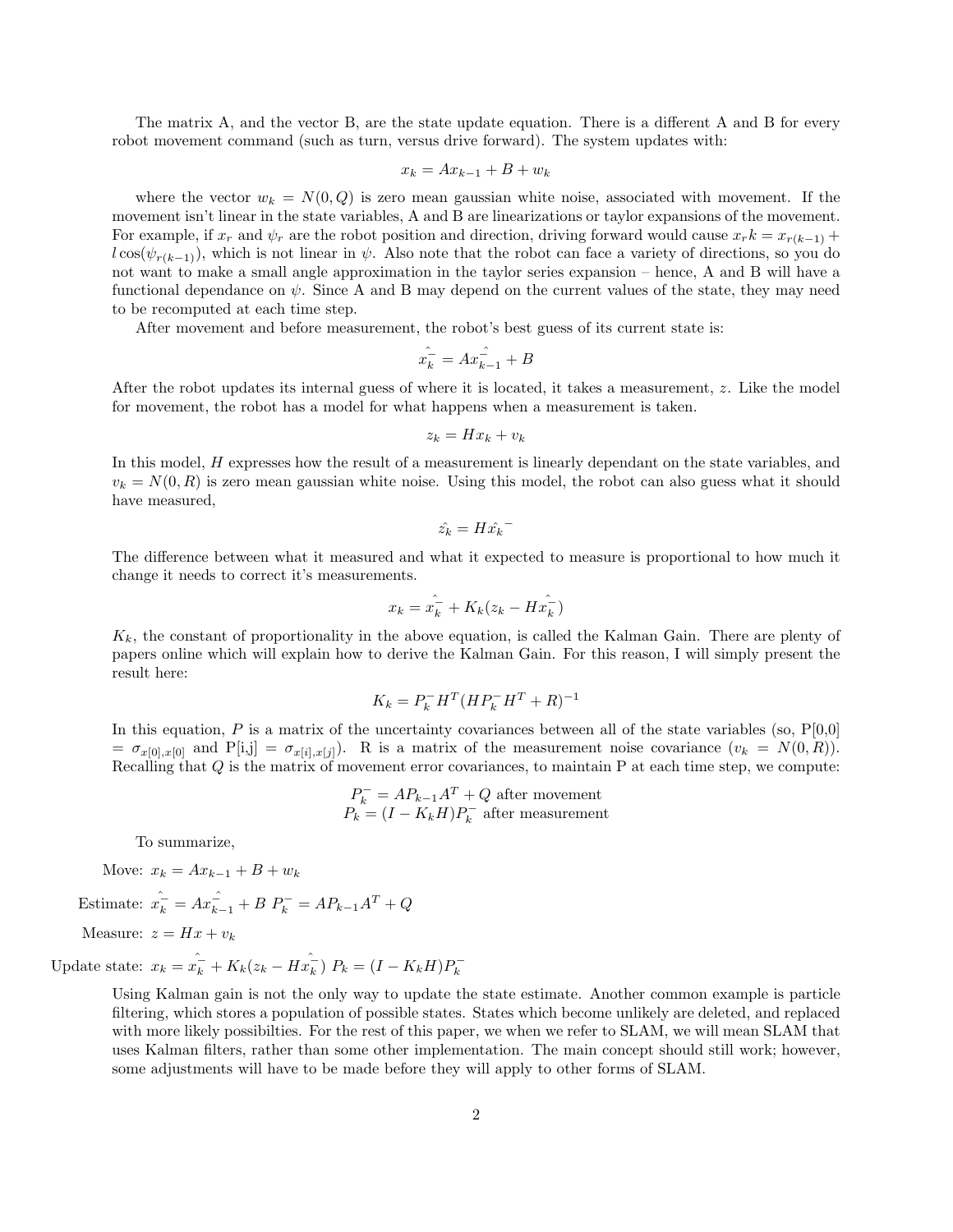Figure 1: The circle with a line through it is the robot, the line denoting where it is heading. The dotted circles are that robot's uncertainty in its position. At this point, it hasn't seen any objects.



Figure 2: The robot sees a new object. The total uncertainty on the position estimate of this object is the error on position of the robot, plus the measurement error. The inner circle is to show the size of the position error, in comparison to the total error. In this example, measurement error is comparitively small.

Figure 3: The robot then moves forward. Because it has slippery wheels, it is not sure it went where it expected to go. So, the uncertainty in position grows from the previous uncertainty (inner circle) to the previous uncertainty, plus some amount of movement error (outer circle).



Figure 4: In this diagram, the robot sees a second new object. Because the Robot is less certain of its position than last time, the uncertainty in its estimate of this object is larger than before.

Figure 5: When the robot measures an object it has measured before, it can get a better estimate of its position. Because it knows its position better, the uncertainty of some other objects decrease.

#### 2.1.1 Conceptual Example

In this section we present a graphical example (figures 1 through 5) of how errors should propagate in SLAM. Because A, H, R, and Q depend very specifically on how the robot moves, or how the world is simulated, more specific descriptions cannot be given that still hold in the general case. For an example of what the matrix values are for a simple world model, see the implementation section.

In this example, the robot has both measurement error and movement error. The example starts just after the robot movement step in the loop above: the robot has never seen any of the objects in the diagram, and there is some uncertainty in its position. It then takes a measurement of its surroundings, and sees a blue ball. It is uncertain in the location of the blue ball in global coordinates, because it is not exactly sure where it is. It is also uncertain because of measurement error. Next, the robot moves forward. It then takes another measurement, and sees a different blue ball. It is able to tell them apart with some kind of filter (which we have neglected to describe here), or with an oracle/human assistance. When the robot turns and sees the first object, it is able to reduce the error in its position, and therefore in the position of the second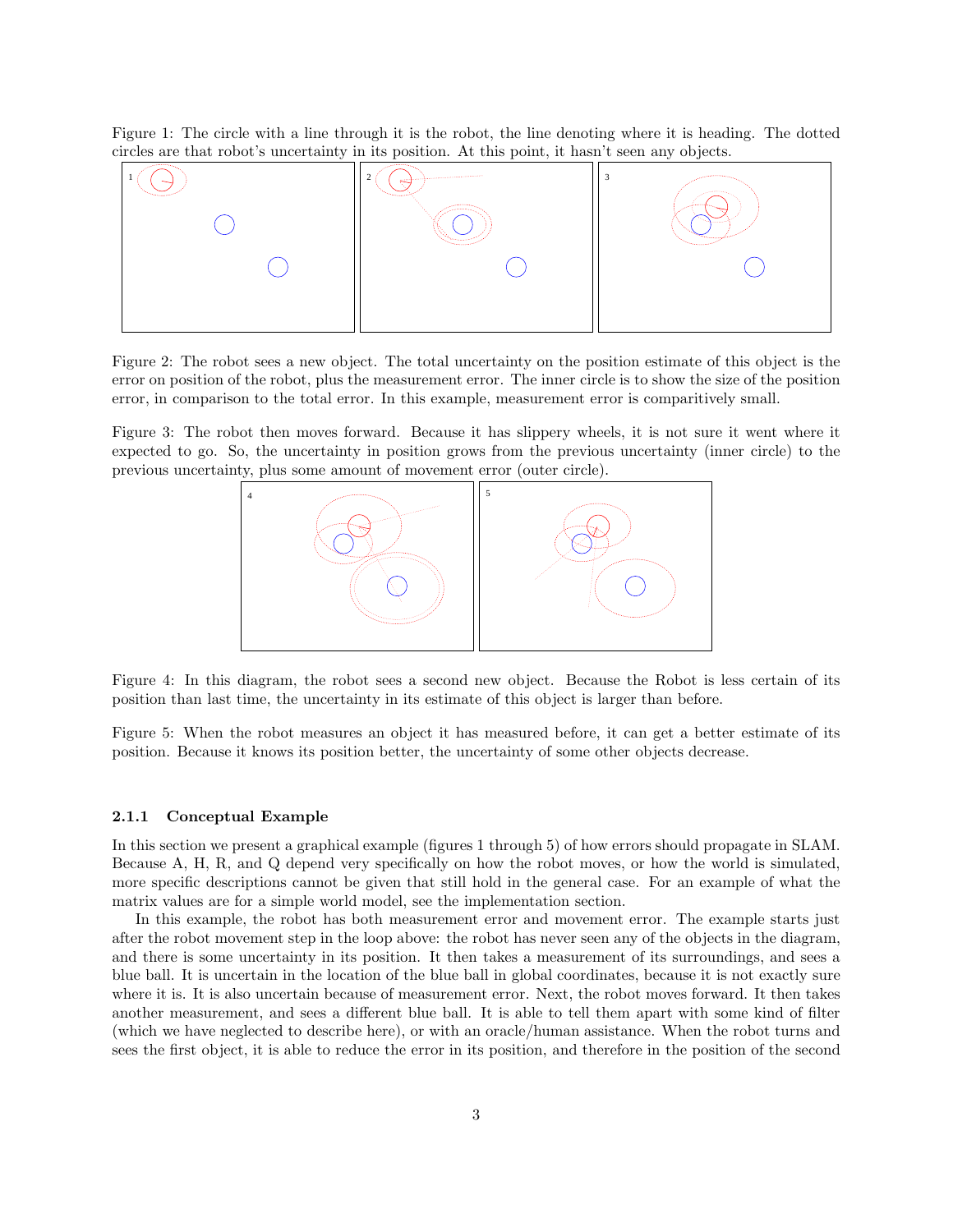object. This reduction of error upon seeing a familiar object is called loop closing, because it is particularly useful after travelling in a large loop, when the error in position has grown very large.

## 2.2 MultiAgent SLAM (MASLAM)

For our final project, we decided to extend SLAM to include multiple, communicating robots. The robots communicate information about their part of the map to other robots, so that in a situation with cheap, slow robots, map creation could be parallelized between multiple robots. This capability would be useful when exploring a maze, to let robots simultaneously take different branches of the maze. The capability would also be useful if a robot needs to know something about an area he cannot reach, but another robot on the team can.

Before I go into the details, I want to mention that we did not successfully implement a simulation of all portions of this theory. Due to time constraints, we have not had the opportunity to completely debug all of our simulation. While we are certain that this is due to a programming error, and not due to a conceptual one, as a reader you may consiquently lack the faith in our theory. So, you may take the following with a grain of salt.

Our version of MASLAM (MultiAgent Simultaneous Localization And Mapping) extends basic SLAM as follows:

- Get communication information, y and S, from other robots
- Treat as a Measurement:  $y = H_r x + \nu_k$
- Incorporate new objects from y and S into x and P
- Update state:  $x_k = x_k K_k(y_k H_r \hat{x}_k)$  $\frac{1}{k}$
- Proceed to Basic Slam

In this analysis, we assume that communication is nearly-perfect, or that another device on the robot can determine if parts of the message are corrupted, and remove those objects from the messege.

Before proceeding with the predict and update loop given in the previous section, the robot,  $r<sub>b</sub>$ , requests information from surrounding robots. The communicated information from  $r_a$  is sent in some predicted format,  $y_a$  and  $S_a$ , and can be considered a measurement. We chose to have  $y_a$  be  $r_a$ 's entire knowledge of the state, and  $S_a$  be  $r_a$ 's covariance matrix. This means that y is x in  $r_a$ , and S is P in  $r_a$ . Some information to identify each object in  $y_a$  is also needed, and depends on the particular type of object recognition. Since this information is potentially costly, it should only be sent for new objects.

We chose this format because it was a natural type of information to send, and easy for  $r_b$  to use. More processed data could be sent, and in some applications this would be prefered because it could reduce the size of communications. The current amount of information transfered is roughly  $O(n^2)$  in the number of objects sent, if there is some kind of object representation which makes communicating landmark information easy. Otherwise, for a small number of objects transfered, it will be roughly  $O(n)$ , because the object recognition information will dominate the signal.

## 2.2.1 Robot Origins

Because there are no global coordinates, y and S are relative to the origin of the other robot. So, despite transfering a relatively unprocessed signal,  $r_b$  needs to do some processing in order to get  $y_a$  into it's own coordinate system. In order to do this processing,  $r_b$  needs to know the origin of  $r_a$ .

An origin can be modeled the same way as any other object, with a position and an uncertainty which is correlated to the other objects in the world. The only difference between an origin and a landmark is that the origin is never measured via laser. By modeling an origin as another fixed point in the world, we can reuse the SLAM computational machinery without modification.  $r_b$  could learn about  $r_a$  in one of three ways.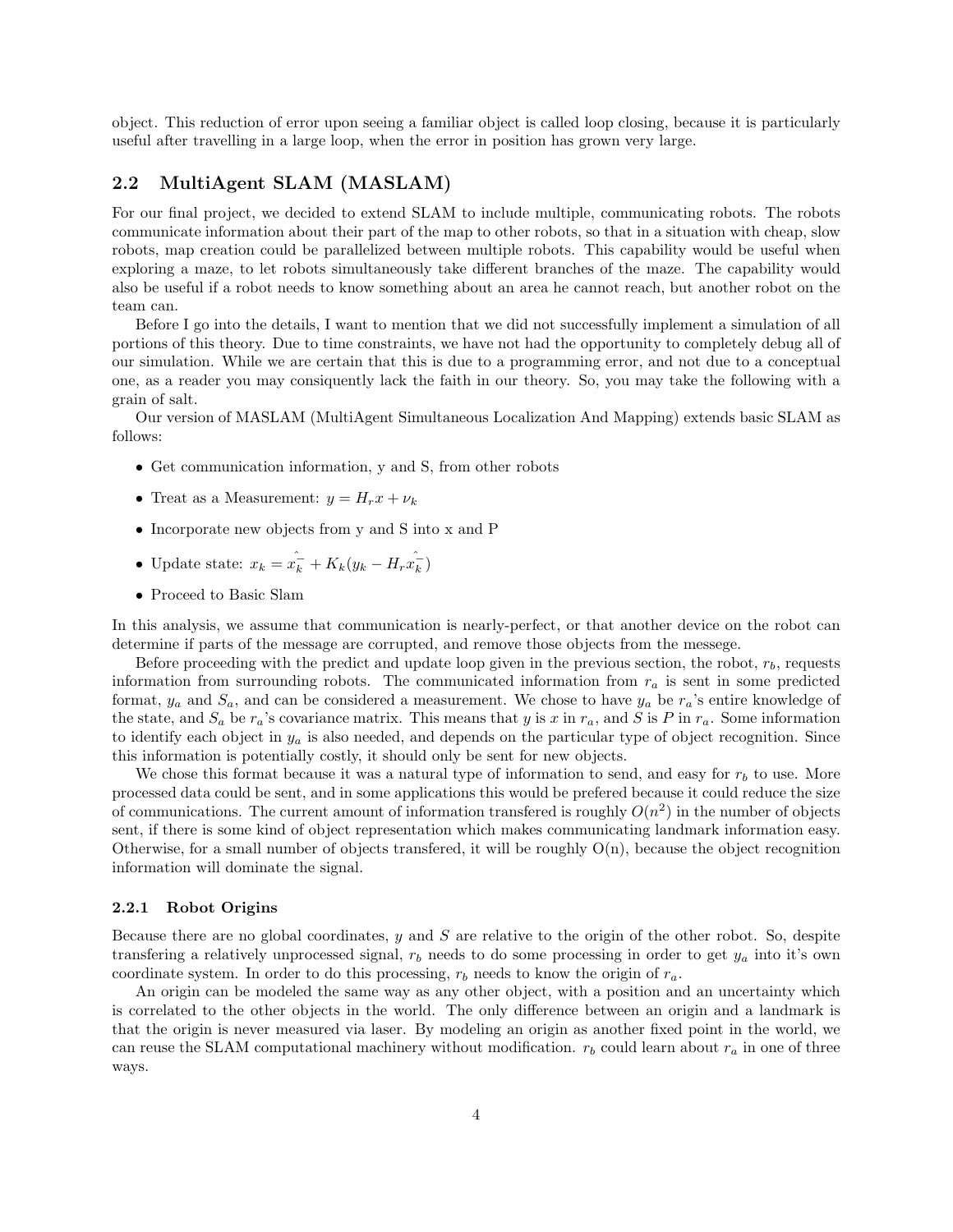In the first way,  $r_b$  could visually see  $r_a$ , and record the origin based on the position  $r_b$  sees  $r_a$  at, the position  $r_a$  belives it is at, and the position  $r_b$  belives it is at. In this method, if  $s_w^j$  denotes just the position of w in  $r_j$ 's coordinates, the position of  $O_a$  in  $r_b$ 's coordinates is

$$
s_{o_a}^b = s_b^b + m_a^b - s_a^a
$$

where  $m_a^b$  is  $r_b$ 's measurement of the distance/direction from it to  $r_a$ . If accuracy is an issue and time is not,  $r_a$  could measure and send  $m_b^a$  to  $r_b$  so that a better estimate of the distance/direction between the 2 robots is used. Note that the uncertainty of  $s_{o_a}^b$  depends not only on the uncertainty of measurement, but the uncertainty in each robot's position. This means that in P,  $s_{o_a}^b$  is correlated to every object that either robot is correlated to.

In the second method of finding  $O_a$ ,  $r_c$  could tell  $r_b$  the origin of  $r_a$ . This method requires that  $r_b$  already knows  $O_c$ , so that it can relate the information from  $r_c$  to its own coordinate system. If all robots are identical, this method is likely to propagate more errors than the first method.

The third method of finding  $O_a$  is to see an object that both  $r_a$  and  $r_b$  can recognize as a unique landmark. Because soda cans are common, it would make a bad communal landmark. This landmark should really be unique, such as a house which bears a day-glow My Little Pony mural, or the door to the testing room. Otherwise,  $r_b$  would learn a completely wrong  $O_a$ , which would cause SLAM to break down when  $r_a$  sends more object information. Additonally, a particular side or angle of the object needs to be identified, if angles are relative to each robot's coordinate system. Because our robot's did not have enough knowledge to know what landmarks were rare rather than common, we did not use this method of finding  $O_a$ . (Readers who use particle filtering rather than kalman filtering may not find this to be such a large problem.)

Once  $r_b$  knows  $O_a$ , it can get object information from  $r_a$  for all future times without having to remap the origin.

#### 2.2.2 Example of Origin Localization

In this section, I give a simple example of how a  $r_b$  would learn  $O_a$  through sight, and then use  $O_a$  with information about objects from  $r_a$  to extend its own map.

In the first figure, there are two robots in the world which have never talked to each other.  $r_a$  knows of an object in the world which  $r_b$  does not, a blue circle. We would like  $r_a$  to communicate this information to  $r_b$ .

Since  $r_a$  and  $r_b$  have never seen each other, first  $r_b$  needs to determine the location of  $O_a$  ( $r_a$  is simultaneously determining the location of  $O<sub>b</sub>$ , but that is not shown to reduce clutter). To do this,  $r<sub>b</sub>$  measures  $m_a^b$ , and asks  $r_a$  for  $s_a^a$  (see Fig. 2) and then it calculates  $s_{o_a}^b$  (Fig. 3).

Now, when  $r_a$  sends information about another object,  $r_b$  can translate that information into its own coordinate system. The fourth diagram shows how  $r_b$  can estimate the location of a new object which  $r_a$ knows about, by changing the coordinate system. The uncertainty in the position of this object is related to the uncertainty that  $r_a$  has about it, and the uncertainty that  $r_b$  has in the origin of  $O_a$ . Even though this diagram shows the transfer of information occuring when the two robots can see each other, now that  $r_b$  knows  $O_a$ ,  $r_b$  will be able to use information from  $r_a$  as long as they are within radio range (even if they can't see each other).

## 2.2.3 Treating Other Robot Information Like a Measurement

This portion of the theory is the part we had difficulty implementing. The general concept is that if another robot  $r_a$  sends us information about object c, this measurement,  $y_c$ , will be

$$
y_c = s_c^a = -1 \ast O_a + s_c^b
$$

Therefore, our measurement will be

$$
y = H_r x = (I - e)x
$$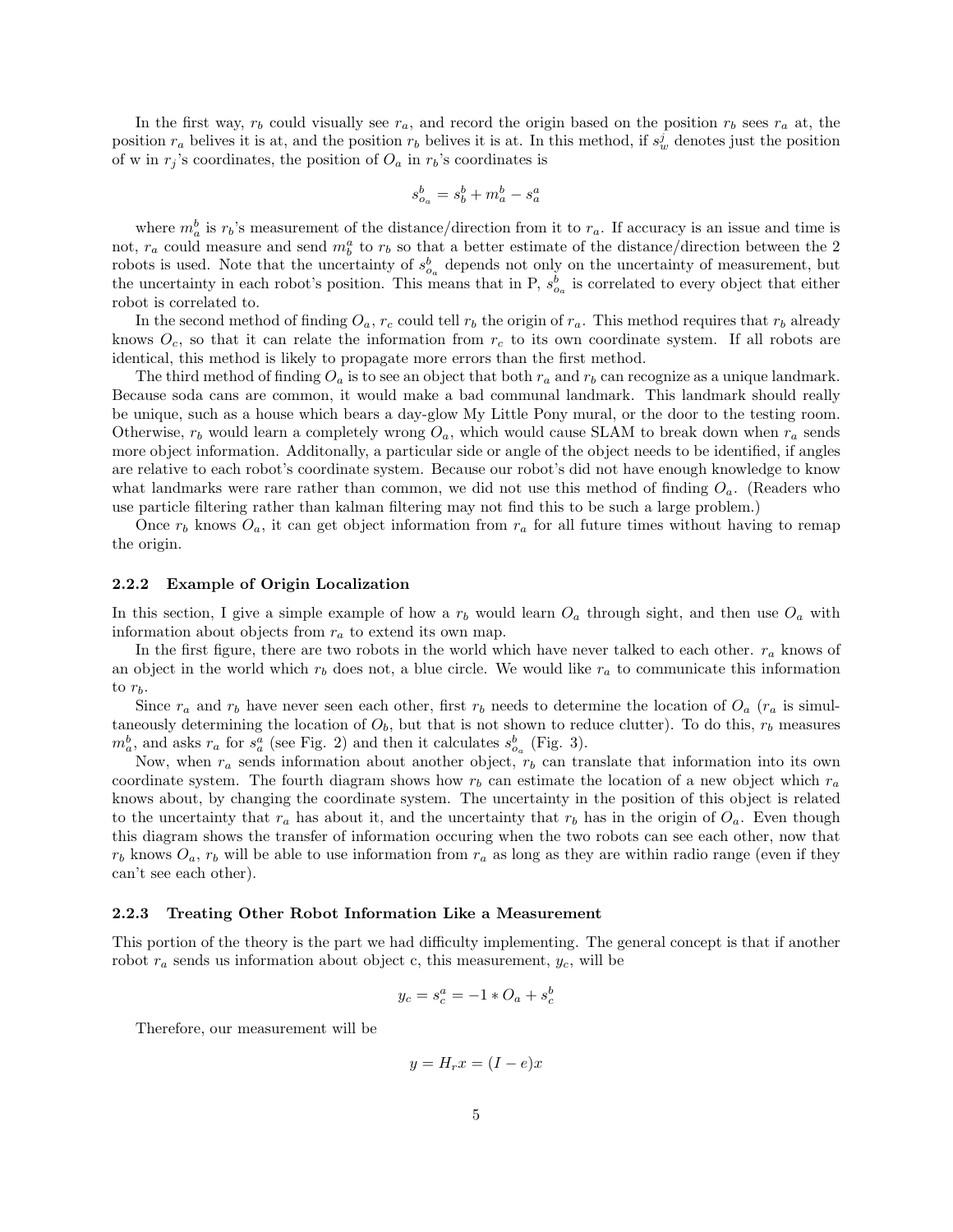Figure 6:  $r_a$ , and things that  $r_a$  knows are in red.  $r_b$  and its knowledge are in pink. Robots are denoted by circles with lines through their center. The line represents the direction the robot is facing.



Figure 7: The two black dots are the robot origins. The black lines are vector notation of the measurement information that  $r_b$  has at this time. Note that there is no pink circle around the origin of  $r_b$ , because  $r_b$ knows its origin location perfectly.

Figure 8:  $r_b$  calculates the position of  $O_a$ . Notice that the uncertainty is larger, because  $s_{o_a}^b$  depends on  $s_b^b$ ,  $s_a^a$ , and m



Figure 9:  $r_a$  can now understand information that is sent from  $r_a$ . If  $r_a$  sends information about an object, c,  $r<sub>b</sub>$  can retranslate that information into its own coordinates. Note that the uncertainty is dependant on its knowledge of  $O_a$ , and on  $r_a$ 's knowledge of the object c

where e is a matrix of zeros, with a collum of ones corresponding to the origin.

R, the measurement error covariance, is also different than when  $r<sub>b</sub>$  measures an object on its own. The error in measurements of different objects is correlated, since the error depends on our uncertainty in  $O_a$ , and this error is added to all of the measurements (rather than being random and independant). With this new R and  $H_r$ , one has all of the nessecary matricies to calculate K and update P the same as before.

## 2.3 Muli-agent Cooperation

Many strategies have been devised for achieving a common goal. This theory comes from many disciplines including economics, management, and military sciences. Robotics presents a fertile setting to test these theories because the agents can follow specific rules and reasoning and they can model many important situations. Specifically in the domain of robotics, interaction between robots will be important to future robotic systems whether antagonistic or cooperative. Although we did not have time to implement and test most of these strategies, we present them here for future students.

In cooperative systems, the question to be solved is how to efficiently distribute task execution in an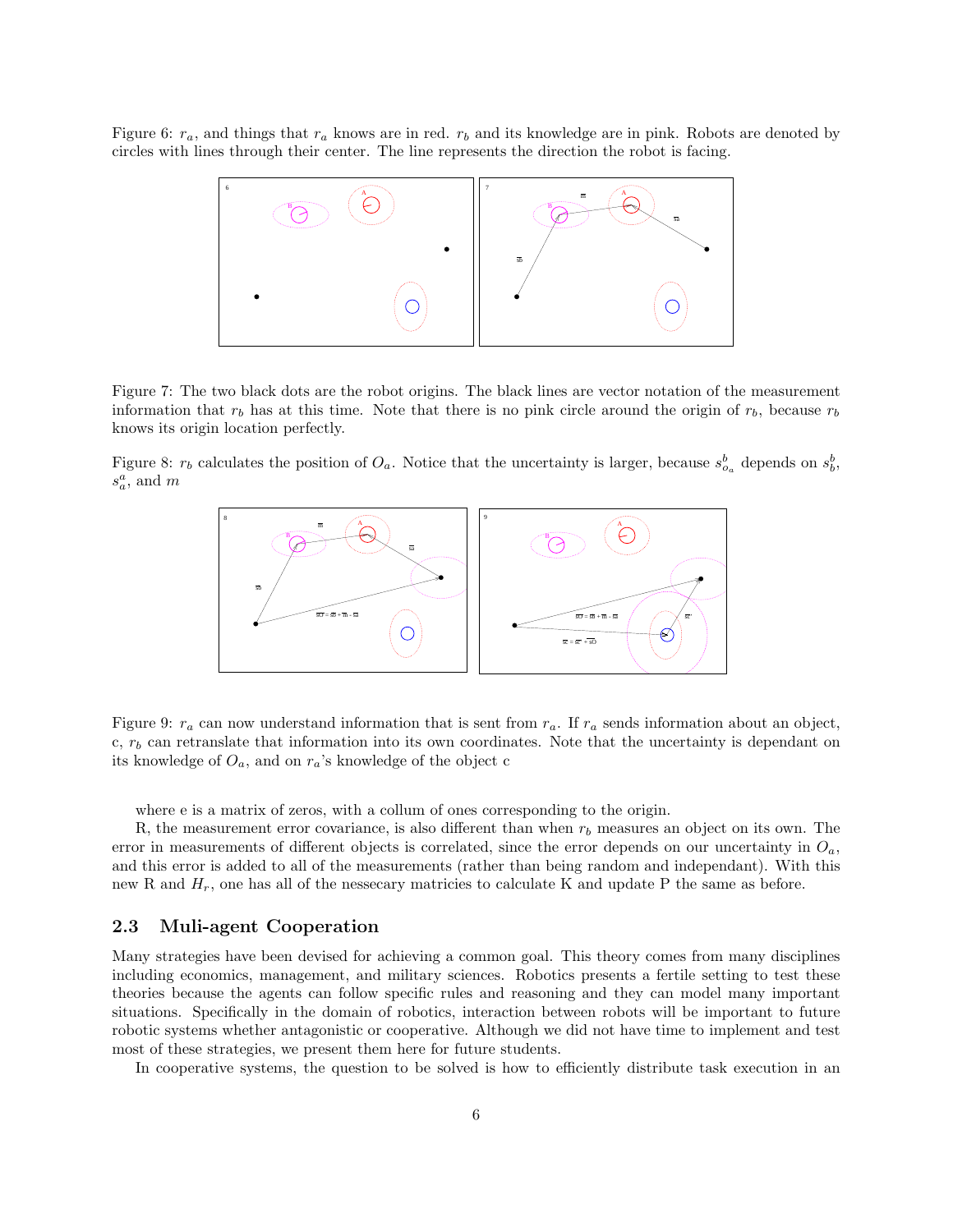uncertain environments. Like in the managerial arena, we can set up a hierarchy where some robots take on the role of telling others what to do and in that way syncronize the task to be completed. Managers could be assigned beforehand or could be promoted during execution based on some goodness measure such as having a more accurate map or faster speed. Whenever robots met they could compare their knowledge, update their relative goodness, and then the higher ranked agent could communicate a task to the lower ranked agent. In addition to determining what robots have the power to plan for other robots, we would like to know how a task should be distributed. When trying to achieve a goal such as getting a number of robots to a way-point, there is a question of how best to distribute roles. Robots could be symetric and all execute the same procedure simply spread throughout the space or robots could have asymetric roles. The problem is that the robots are only in contact with each other for short time periods so that complete, dynamic optimization is not possible. For the way point example it is not obvious whether each robot should all make sure that enough robots are coming to the way-point before heading there or some should simply go straight to the way-point while others communicate the message. The first method would certainly spread the message faster but the second way wastes less time before we know that there are enough robots to fulfill the task. Creating this example would be a straight-forward extention of our work.

## 3 Implementation

Over the course of our project we were able to create a simulated world for multiple robots to move around in, see obstacles, and communicate requests. We implemented the basic SLAM algorithm and extended it to measurements made by another robot. We built on top of this structure robots with some degree of intelligence about the task they were performing in trying to map a complete space. In this section, we hope to aid future groups wishing to implement SLAM. We will present the specifics of SLAM matrices that seem to be lacking from the literature we found and also detail our basic strategy for thoroughly mapping a space with multiple robots.

## 3.1 The Test Bed

To make our simulation as realistic as possible, we created a test bed to moderate all robot actions. The test bed held the true positions of objects and the position and direction of the robot. The test bed returned information gathered by laser measurements. The laser measurements had a constant amount of gaussian noise added to them depending on the accuracy of each robot's laser. Gaussian noise was also added to the movement of the robot in two places. When the robot moved straight forward it would sometimes overshoot or undershoot its requested distance but it would never vear to the side. When the robot turned it would also overshoot and undershoot its target. The amounts of discrepancy was proportional to the amount that was asked for as we would expect in real systems where going 100 feet causes more error to build up than going 10 feet. In essence we built the ideal gaussian world of the SLAM model. Thus we expect our covariences to be exactly correct and this helped us debug our implementation.

We also made some assumptions that we believe are not too severe as they could be straight-forwardly translated with additional work to a real-world system. First, the landmarks in our simulation were complete circles and line segments. This situation did not necessarily reflect the real world since a complete circle is not actually visible to the robot at one time and a line segment may also extend out of viewing range. In a more sophisticated simulation, the line segments would be broken into the pieces visible at a certain moment and then reconstructed as the robot moved. Likewise, circles would be arcs that would be built up over time as more was seen and interpreted as having to be part of the same object.

The problem of determining if a currently measured object is the same as one seen before is critical to implementation of SLAM. Without consistency of landmarks over time, measurements would do us no good as they could not be related back to previous data. In our simulation, we avoided this problem by giving each object a unique identifier to which the robots had access. In this way, we could always keep track of our knowledge of landmarks and update their information correctly. In a real robotic system, this task would have to be delegated to another system that could do a number of things to determine the identity of an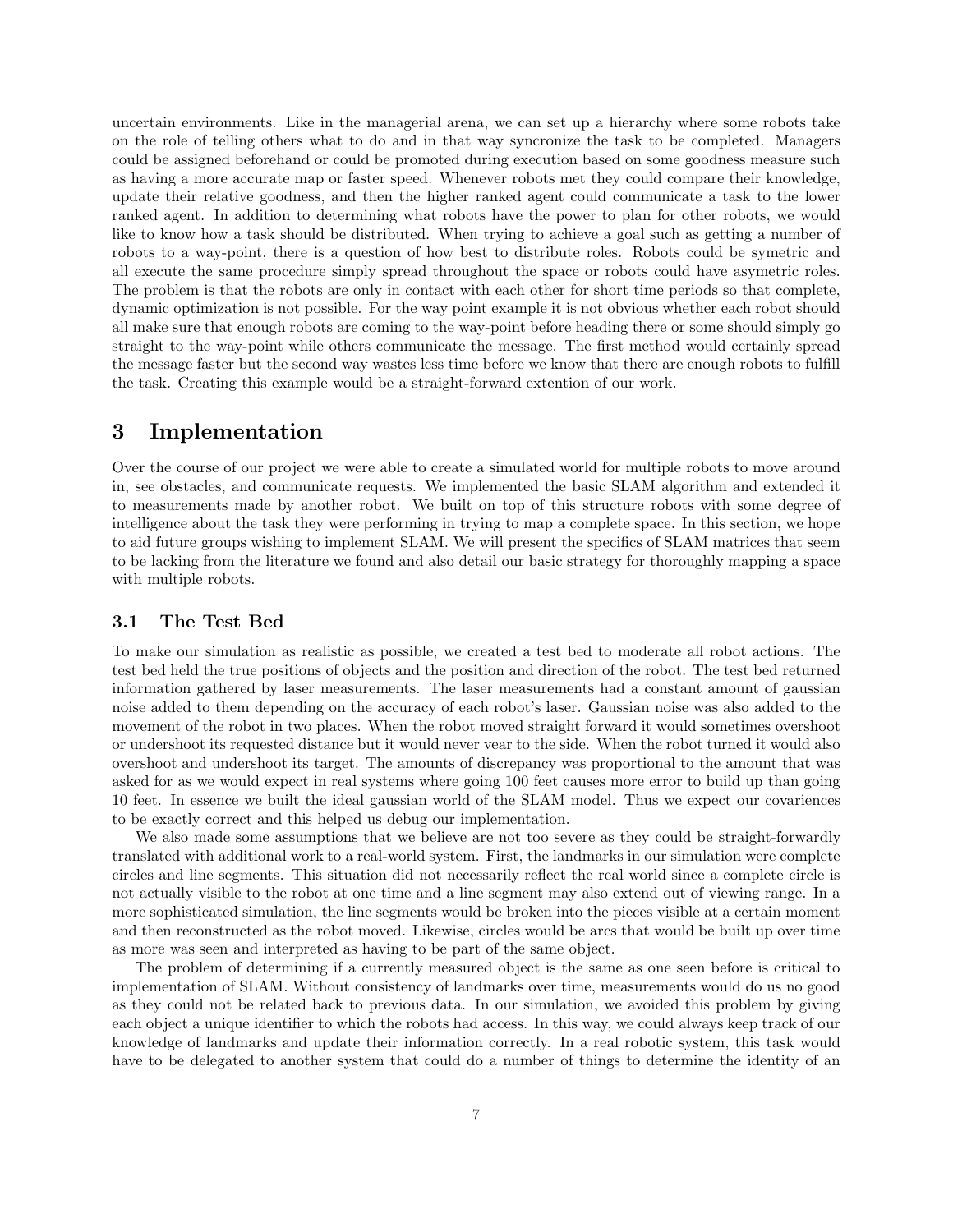object. The system could keep track of previous objects and their shapes and sizes then match the new set of objects based of relative distance and perspective. This visual tracking system could use a Baysian filter to determine the most likely assignment of labels and return them to the SLAM algorithm. If landmarks were sufficiently unique, then the robot could keep a SIFT database of each landmark it saw and match against that to determine identity. These suggestions might be a good subsystem for future students to implement.

Finally, we assumed the existance of a global angular coordinate to initialize the robot. When the robot is first placed in the world, it is told what angle it is facing. This tremendously simplified the computation needed to relate one robots coordinate to the others. Without this assumption, every transfer of landmark information between robots would involve trigonometric transformations of both position information and the covarience matrix. This calculation could be computationally intensive but it also would have been a large source of complication and possible programming errors. Still one can imagine this situation still to be applicable to the real world where a person setting up the robot can use a compass to establish a global directional system. Our robot still only knows its position relative to some origin but all x-y axes for different robots are aligned. With these caveats about the world we created, we would now like to explain how we implemented SLAM.

## 3.2 SLAM Implementation

Our implementation of SLAM was simplified so that we could focus on integrating multiple agents. This simplification was in both measurements and movements. We feel that these simplifications helped reduced the chance of programming errors, while maintaining the resonant properties of the system. These simplifications allowed us to better linearize the system, rather than implement an Extended Kalman Filter  $(EKF)$ .

Additionally, since we used an oracle for object identification which returned ID numebrs, this implementation of SLAM stored a list of object ID numbers which allowed measurements and stored information to be correlated. This list of ID numbers was in the same order as x, and was called xName.

### 3.2.1 Measurements

The measurements returned an  $(\Delta x, \Delta y)$  position of the other object, rather than a  $\Delta \phi$ ,  $\Delta D$ . This simplication allowed our measurement matrix, H, to be linear, but retained the importiant characteristic that object uncertainty depended both on position uncertainty and measurement uncertainty. Additionally, all of our measurement noise was uncorrelated.

The measurement matrix, H, was calculated after the result of the laser, z, came back. z was sorted so that the values in it appeared in the same order as the values in x. If something was measured, 0 was filled in instead, and the corresponding rows of H were set to 0. If a value was measured, then on those two rows of H, the diagonal entries we set to 1, and the entries corresponding to x and y were set to -1. Recall that each object has two state variables, an  $x_o$  and  $y_o$ , and that the robot has three state variables. Given that, H below is an example of a two-object system, in which both objects where measured:

> 1  $\overline{1}$  $\mathbf{I}$  $\mathbf{I}$  $\mathbf{I}$  $\mathbf{I}$  $\mathbf{I}$  $\mathbf{I}$  $\mathbf{I}$  $\mathbf{I}$

$$
H = \begin{bmatrix} 0 & 0 & 0 & 0 & 0 & 0 & 0 \\ 0 & 0 & 0 & 0 & 0 & 0 & 0 \\ 0 & 0 & 0 & 0 & 0 & 0 & 0 \\ -1 & 0 & 0 & 1 & 0 & 0 & 0 \\ 0 & -1 & 0 & 0 & 1 & 0 & 0 \\ -1 & 0 & 0 & 0 & 0 & 1 & 0 \\ 0 & -1 & 0 & 0 & 0 & 0 & 1 \end{bmatrix}
$$

This H was chosen because the measurement value returned the distance from the robot to the object,  $m_{o_x} = x_o - x_r$  and  $m_{o_y} = y_o - y_r$ . Note that the top three rows of H are always zero because you never directly measure your own location.

Since measurement noise was independant for all variables, we set  $R = rI$ , where r was a constant scalar representing the uncertainty in a measurement.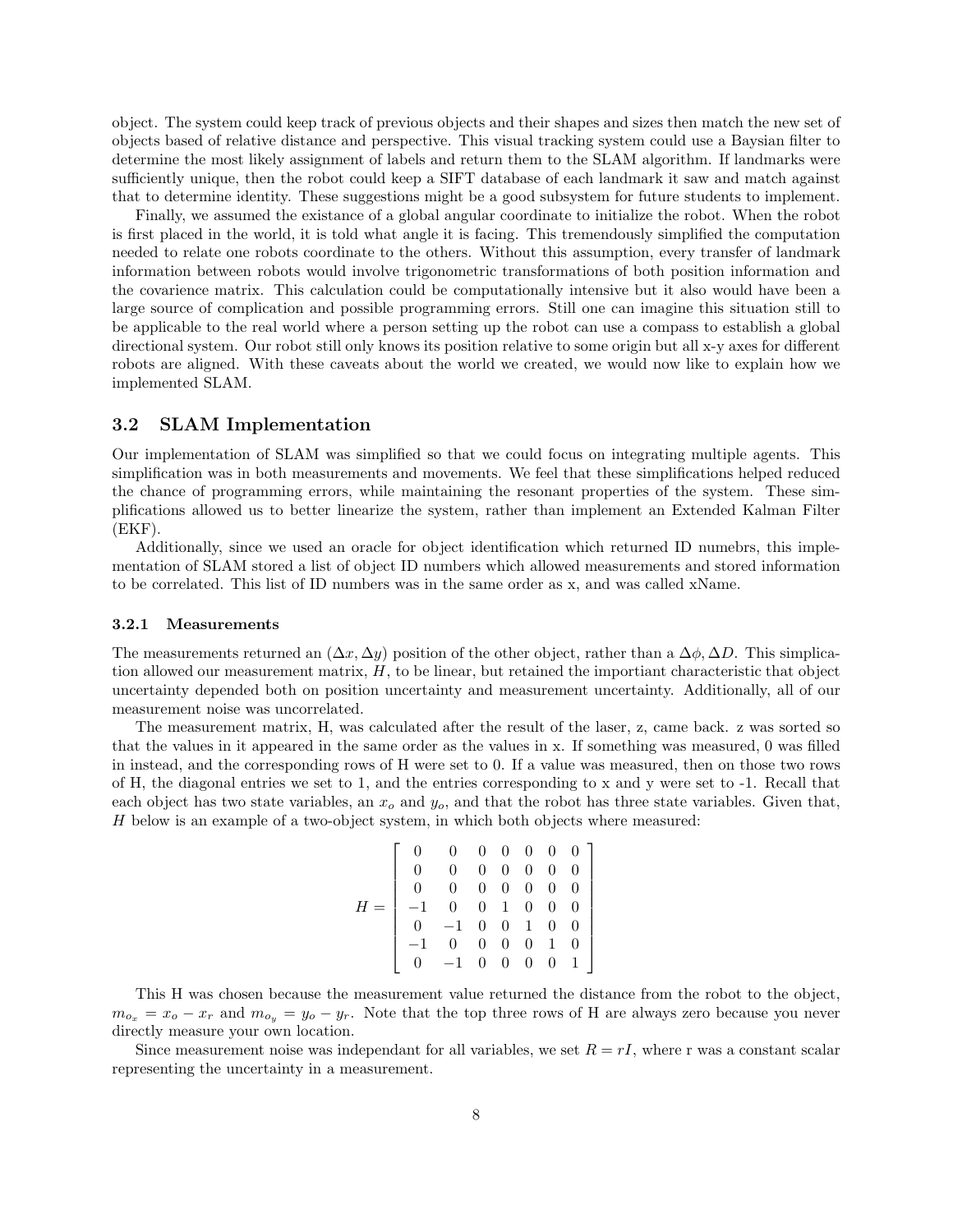#### 3.2.2 Movements

The robot's movement commands were either turn and angle  $\theta$ , or move forward a distance f. So, the change in motion was:

#### Move

$$
A_{move}(f) = \begin{bmatrix} 1 & 0 & -f * sin(\phi_0) \\ 0 & 1 & f * cos(\phi_0) \\ 0 & 0 & 1 \end{bmatrix}; B_{move}(f) = \begin{bmatrix} f * (cos(\phi_0) + \phi_0 sin(\phi_0)) \\ f * (sin(\phi_0) - \phi_0 cos(\phi_0)) \\ 0 & 0 \end{bmatrix}; Q_{move} = GQ_0 G^t;
$$
  

$$
G = \begin{bmatrix} -f cos(\phi_0) & 0 \\ -f sin(\phi_0) & 0 \\ 0 & 0 \end{bmatrix}; Q_0 = \begin{bmatrix} x - error & 0 & 0 \\ 0 & y - error & 0 \\ 0 & 0 & turn - error \end{bmatrix}
$$

#### Turn

$$
A_{turn}(\theta) = I; B_move(\theta) = \begin{bmatrix} 0 \\ 0 \\ \theta \end{bmatrix}; Q = \begin{bmatrix} 0 & 0 & 0 \\ 0 & 0 & 0 \\ 0 & 0 & turn-error \end{bmatrix}
$$

Our model of the robot "move" command was not linear in the state variables, and so some components of an EKF were used.  $A_{move}$  and  $B_{move}$  are the taylor series expansions of  $\Delta x = f * cos(\phi)$ ,  $\Delta y = f * sin(\phi)$ .  $\phi_0$  is the expected angle of the robot before the motion begins. These matricies were recalculated each time step, since they were functions of the current state ( $\phi$  in particular), and of some gain (f or  $\theta$ ).

When objects were added, and consequentally x became larger than the robot position variables  $(x<sub>r</sub> y<sub>r</sub>)$ and  $\psi_r$ ), these matricies were still used and the computations were done on a 3x3 scale (since the robot's motion should not result in any other objects moving). When a larger value for A was needed to estimate P, the lower  $(n-3)x(n-3)$  square of A was set to the identity, and Q's expansion was filled with zeros.

Movement noise was only dependant on the length of distance traveled, or in the amount of angle turned. If traveling forward, the robot angle did not change (though the robot's belief in the angle might have been wrong), and the robot remained in the current position when it changed angle. These modifications gave us more linear error updates.

### 3.2.3 Initialization of Variables

When the robot began, it assumed that it knew its origin perfectly, and that it was currently located there. The test bed set the robot's angle. So, the initial matricies were:

$$
P = \begin{bmatrix} 0 & 0 & 0 \\ 0 & 0 & 0 \\ 0 & 0 & 0 \end{bmatrix}
$$

$$
x = \begin{bmatrix} 0 \\ 0 \\ \psi_i \end{bmatrix};
$$

All other matricies were constructed as needed in the loop. When an object was measured for the first time, x and P were updated as follows:

$$
P_{new} = \left[\begin{array}{ccccc} P[0,0] & P[0,1] & P[0,2] & \sigma_{x,x} & \sigma_{y,x} \\ P[1,0] & P[1,1] & P[1,2] & \dots & \sigma_{x,y} & \sigma_{y,y} \\ P[2,0] & P[2,1] & P[2,2] & \sigma_{x,\phi} & \sigma_{y,\phi} \\ \dots & \dots & \dots & \dots \\ \sigma_{x,x} & \sigma_{y,x} & \dots & \sigma_{y,x} & r + \sigma_{x,x} & \sigma_{y,x} \\ \sigma_{x,y} & \sigma_{y,y} & \dots & \sigma_{y,y} & \sigma_{x,y} & r + \sigma_{y,y} \end{array}\right]
$$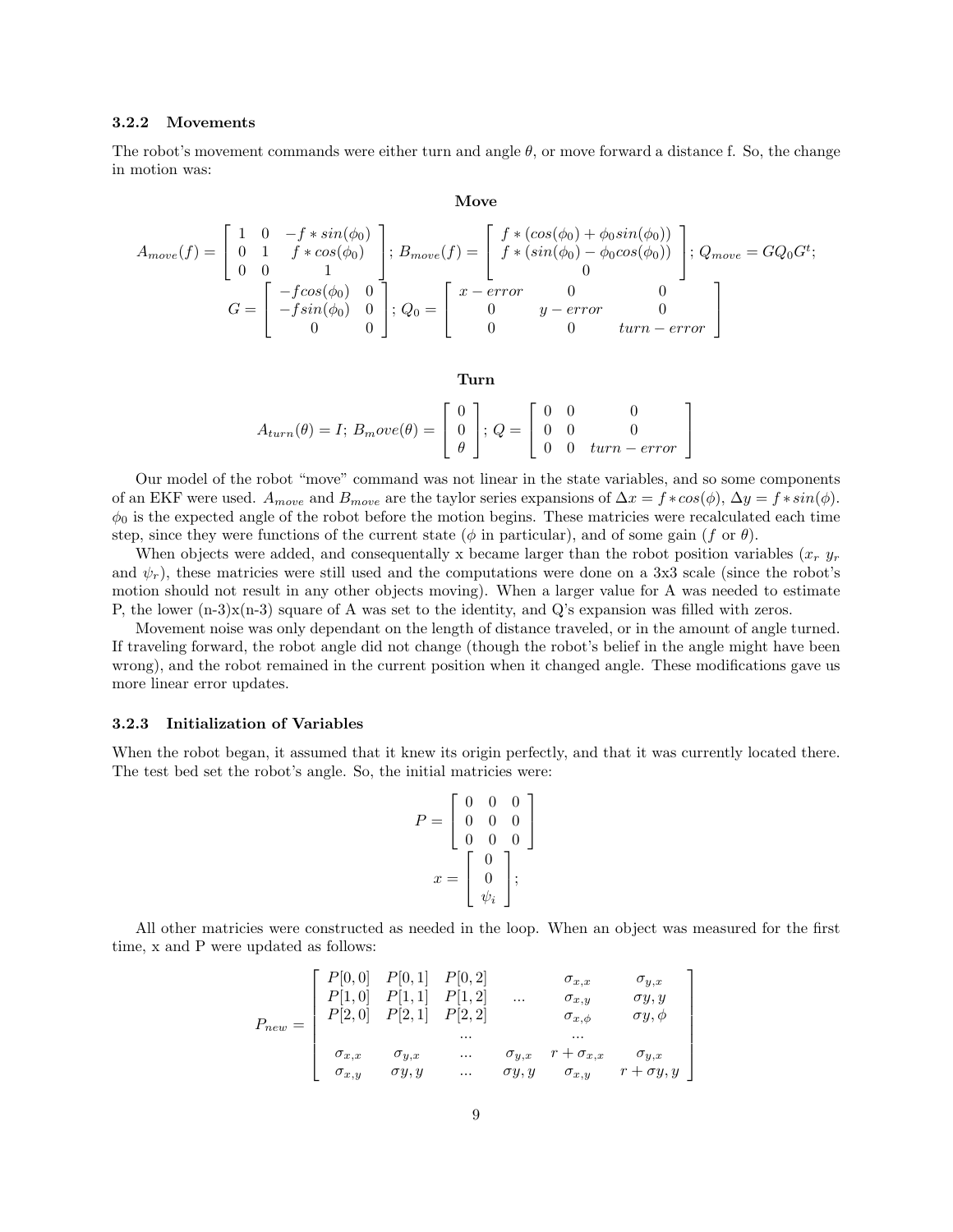$$
x = \begin{bmatrix} x[0,0] \\ x[1,0] \\ x[2,0] \\ \dots \\ x - measurement + x_r \\ y - measurement + y_r \end{bmatrix};
$$

New objects were added to x and P immediately after measurement, before x was updated by  $x_k =$  $\hat{x}_{k-1}^- + K(z-H\hat{x}_{k-1}^-)$ . The other matricies were updated later upon construction, following the descriptions given above.

## 3.3 MASLAM Implementation Details

We implemented robots capable of MASLAM as subclasses of SLAM robots. Our implementation sucessfully communicated information between robots, found the origins of other robots, and added new objects from other robots to its own map. Our implementation cannot yet update state estimates of objects it already knew about using information from other robots. This is due to a programming error and lack of time. Hence, here I will present how the robots communicate, how they determine the origins of other robots, and how they add new objects to their own map.

## 3.3.1 Robot Communication

#### Assumptions:

We assume that our communication channels are perfect; if two robots are within range, they can share information perfectly. There are no faraday cages or other objects in our world which would change the communication range. Also, transmissions never suffer from bit-flips or other noise or at least they were corrected by some other protocol.

### Protocol:

Because of the way that the test bed called robots to preform turns in series, we structured robot communication protocol as follows:

- Test Bed informs  $r_a$  that it is his turn to act
- $r_a$  asks the Test Bed who it can talk to. test bed returns ID numbers.
- For each ID number,  $r_b$ 
	- $r_a$  asks the Test Bed to send a conditional information request to  $r_b$
	- The Test Bed tells  $r_b$  that  $r_a$  wants a conditional information request
	- if  $r_b$  has no new objects to tell  $r_a$ , it tells  $r_a$  nothing.
	- otherwise  $r_b$  gives the test bed  $x_b$ ,  $P_b$ , and  $xName_b$
	- $r_b$  records that it has nothing new to give  $r_a$
	- the Test Bed sends this information to  $r_a$

Since laser range was shorter than radio range, if a robot saw another robot for the first time, the following protocol was used to demand information:

- $r_a$  asks the test bed for the ID of  $r_b$
- $r_a$  asks the test bed to send  $r_b$  a hard information request.
- $r_b$  gives the test bed  $x_b$ ,  $P_b$
- the Test Bed gives this information to  $r_a$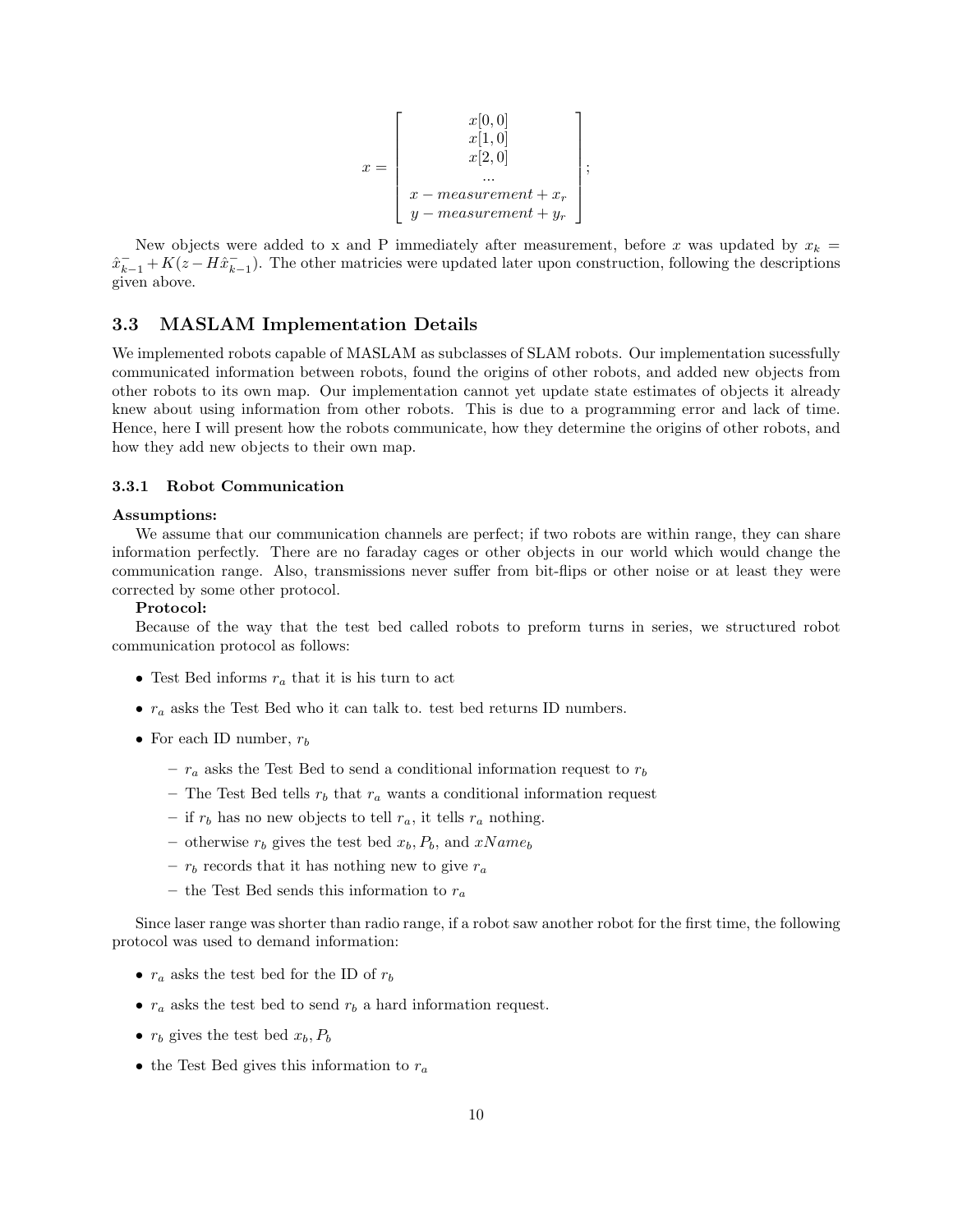#### 3.3.2 Finding Origins of Other Robots

Origins are modeled the same way that other landmark objects were, except that their ID numbers are negative to distinguish them from objects that should be displayed (OriginID = maximum negative integer + robot ID). Each robot creates an internal representation of its own origin before it ever moved. This is the best time to create an origin, because they know their origin location exactly (because it is defined as where they begin in the world). It is importiant that each robot have its own origin in memory, so that when other robots tell it about its own origin, it will not become confused by the errors transmitted to it. Having its own origin in memory also lets it communicate information about its own origin to other robots. Since origins can not be measured via laser, this helps stabilize origin positions.

When one robot,  $r_a$ , sees another robot,  $r_b$ , for the first time, it goes about determining the other robots origin. As described in the section above on communication protocol,  $r_a$  requests location and covariance information of  $r_b$ .  $r_a$  calculates the origin ID and puts this into  $xName_a$ . It then calculates the position of the origin. For example, to get the x coordinate of the origin, it adds  $x_a[0,0] - x_b[0,0] + m_b[0,0]$ . In our implementation, the origin has no directionality (there is a global  $\phi$ ). The coordinates of the origin are added to  $x_a$ . Lastly, it calculates the covariances. A few key examples of covariances are below:

 $\sigma_{o_x,o_x} = r + \sigma_{a_x,a_x} + \sigma_{b_x,b_x}$  (a and b are robots)  $\sigma_{o_x,o_y} = \sigma_{a_x,a_y} + \sigma_{b_x,b_y}$  $\sigma_{ra_x,o_x} = \sigma_{a_x,a_x}$  $\sigma_{ra_y,o_x}=\sigma_{a_y,a_y}$  $\sigma_{c_x, o_y} = \sigma_{c_x, a_y} + \sigma_{c_x, b_y}$  (c is another object)

It can calculate these because it has the entire covariance matrix of  $r<sub>b</sub>$ , it addition to its own covariance matrix. These are placed into the covariance matrix of  $r_a$ , P.

### 3.3.3 Placing New Objects on the Map

Until  $r_a$  knows the origin of  $r_b$ , it ignores all object information from  $r_b$ . Once it has an origin for  $r_b$ , it adds objects it hasn't seen before to x, xName, and  $P$ .

Adding a new object, c, to xName is simple; the new object ID is added to the end of xName.  $x$  is made two entries longer, to hold the new coordinate information. The coordinates gotten from  $r_b$  are in  $r_b$ 's system, so we make a change of basis:  $s_c^a = s_{O_b} + s_c^b + s_b^b$ . We then expand the covariance matrix. Some examples of covariances are below:

σc a x ,c<sup>a</sup> <sup>x</sup> = σ<sup>o</sup>b,x,ob,x + σ<sup>c</sup> b x ,c<sup>b</sup> x (a and b are robots) σc<sup>a</sup> x ,c<sup>a</sup> <sup>y</sup> = σ<sup>o</sup>b,x,ob,y + σ<sup>c</sup> b x ,c<sup>b</sup> y σrax,c<sup>a</sup> <sup>x</sup> = σ<sup>a</sup>x,o<sup>x</sup> σray,c<sup>a</sup> <sup>x</sup> = σ<sup>a</sup>y,o<sup>x</sup> σk<sup>a</sup> ,c<sup>a</sup> <sup>y</sup> = σk<sup>a</sup> ,o<sup>y</sup> + σk<sup>b</sup> ,c<sup>b</sup> (k is another object)

Again, It can calculate these because it has the entire covariance matrix of  $r_b$ , it addition to its own covariance matrix, and these values are placed into the covariance matrix of  $r_a$ , P.

### 3.4 Robot Control Implementation

On top of implementing the test bed and SLAM, we were able to implement some limited control strategies for the robots to follow. The first level of control was simply to have the robot avoid colliding with objects. We created a tenativeMove procedure that would try to maintain its heading as much as possible but would turn if a collision was evident. This method took into account the possibility of overshooting the robots' intended movement because of error and thus took care to avoid a collision within an added one standard deviation. The robot also factored in the position uncertainty of the obstacles by considering a translation of the obstacle closer to the robot again by one standard deviation when testing for collisions. In this way, we had a base of movements we knew would carry out our plans as closely as possible while avoiding getting stuck on objects.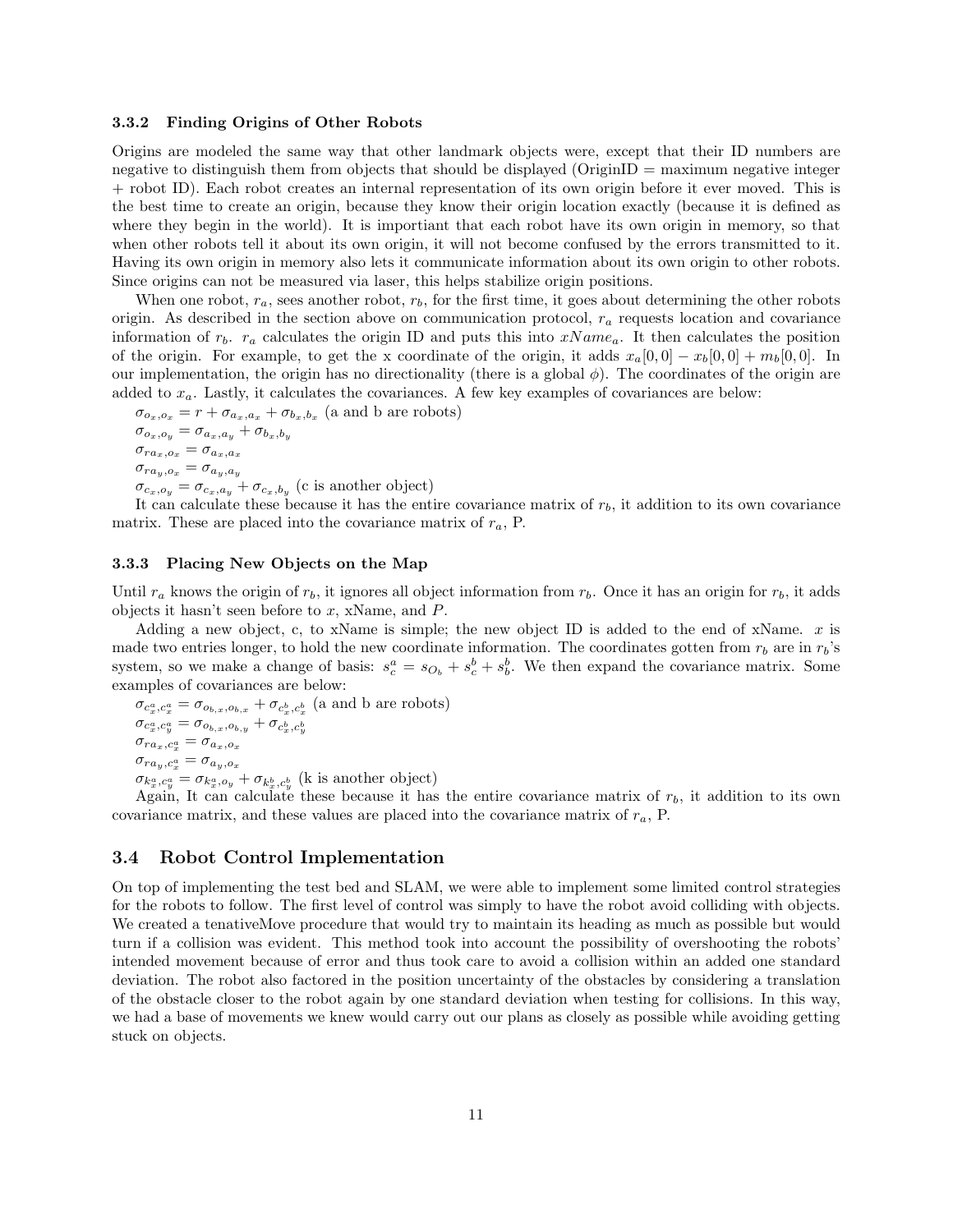

Figure 10: These images show our implementation of SLAM. The robot moves between the first and second images, resulting in its uncertainty in its position increasing, in the direction of motion. The uncertainties on the objects are large in the x direction because the initial movement of this robot in the x direction, which created error that can never be improved upon with loop closing.

To demonstrate a useful function for the robots to perform together, we decided to have them actively try to map a space. Each robot kept a map of the area it had measured. This procedure involved making a circle with the radius of the robots' sensor range and then cutting out the parts blocked by objects. An example of such an area is shown in figure 12. We then had the robot extrapolate the area it believed it could gain by moving in a particular direction. This area obviously could not take into account unseen obstacles but it could tell where the robot did not yet have a map. The robot then greedily went in the direction it believed would add the most to its map. We tuned this process to favor moving in the current direction because it lessens the error added to the angle by turning the robot. We also took into account the SLAM covariences by making the obstacles appear larger than they were so that a robot did not erroneously think that it had actually seen behind an obstacle when it had not. We then had robots exchange their maps as soon as they knew the other's origin and in that way not try to replicate parts of the map that another robot had already seen. The robots continued to communicate new areas of the map until they are outside of hearing range just as we do with landmarks except the areas are almost always changing. We demonstrated this capability in one of our test cases and saw one of the robots become disinterested in a portion of the map communicated to it. We also took care not to retransmit a map back to the same robot that experienced it first hand. This small fix was needed because otherwise error in the relative origin began all maps from being passing the maps back and forth so many times.

## 4 Results and Conclusions

Although we were not able to achieve all our project goals and we had to make a few assumptions, we were able to implement multi-agent SLAM and use it to direct robots in a common goal. In this paper, we presented the theory behind basic SLAM and how it can be extended to share information between robots. We also presented some ideas about strategies for achieving common goals. We then detailed our implementation of a simulated enviroment for our robots. We talked about what assumptions had to be made and how others in the future could implement these pieces. We implemented SLAM with reasonable accuracy and efficiency and we were able to incorporate information given to us by other robots. Unfortunately, we were not able to successfully implement all pieces of data that could have been gathered collaboratively. For instance, we were not able to update the other robot's origin based on new data after it was originally established. These gaps and programming errors could possibly be filled in the future. We also explained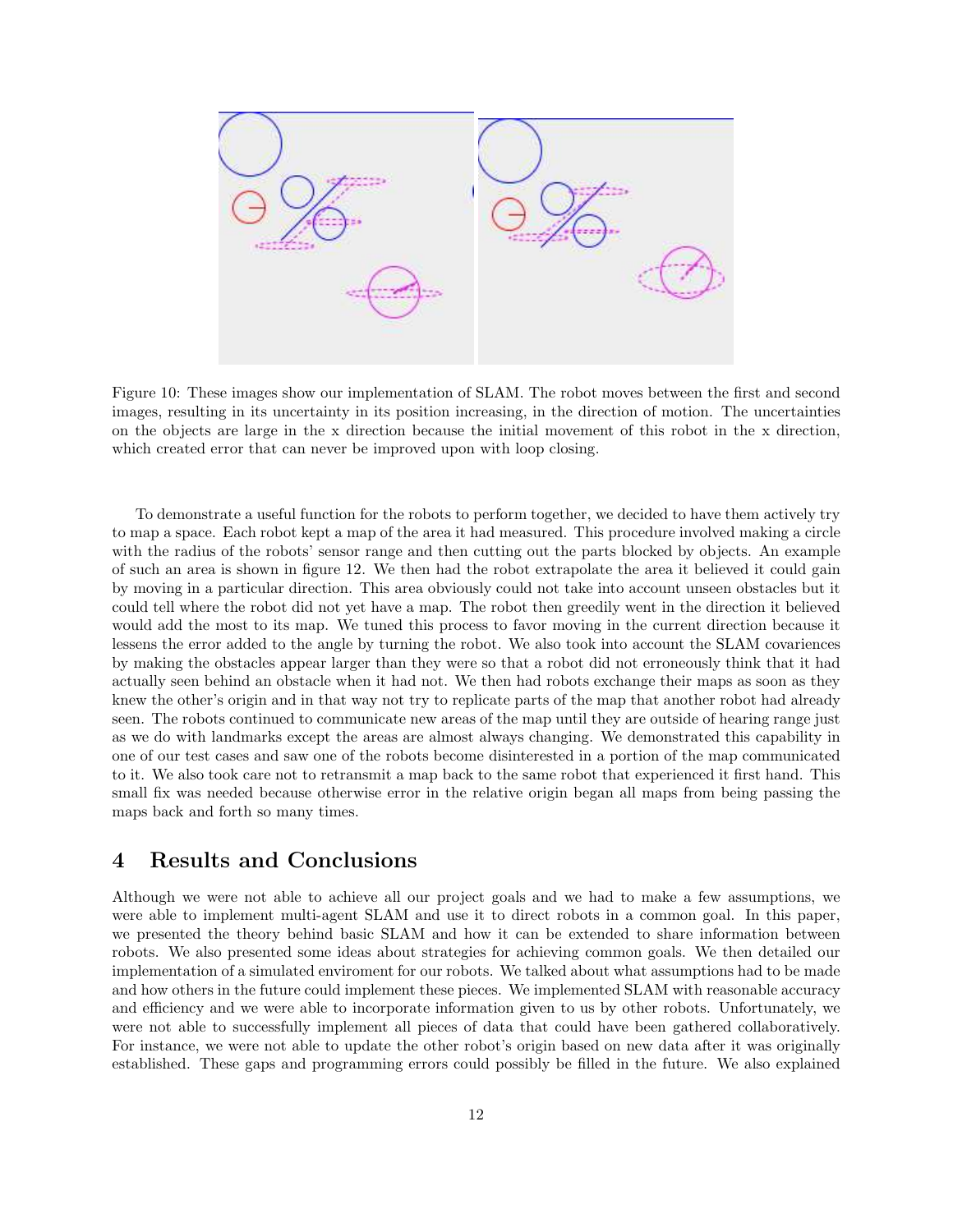

Figure 11: These are two robots running the FindAll routine. Between these two images, there are several time steps pass, and they share information. Sharing information allows them each to increase the amount that they know (the large polygons) to cover the amount that the other robot knows. The slight differences in what each robot belives it knows are due to errors in estimating the other robot's origin.

our creation of robots that seek to extend their maps and avoid collisions. We were not able to go farther than this point and implement some more interesting shared behavior but again it would be relatively easy to build upon our base.

Our implementation worked relatively efficiently for the situation in which we placed it. We minimized the number of landmarks that it had to track by having large structures such as circles and lines be one landmark. In practice, creating these composite landmarks from sensor data might take extra computation as would the process of identifying landmarks across time steps as discussed in section 3.1. After these processes have completed, our implementation of basic SLAM was  $O(N^3)$  in time and  $O(N^2)$  in space as we would expect from keeping and updating full covariance matrices. Our implementation of sharing data between robots was a bit less efficient since we had to do an extra SLAM update step for each set of data we received from another robot. This method made our multi-agent SLAM method  $O(r * SLAM)$  in time in the worst case since we could hear from all other robots at all times. We attempted to reduce this work by only transmitting new information between robots and thus in the limit as we begin to see everything in the vicinity our implementation becomes  $O(SLAM)$  again. We believe that it would be possible to integrate communicated measurements more efficiently but this calculation would require some complicated combination of the H matrices which are currently different for accessing other robots measurements. Finally, our robots seeking our new parts of the map contained extra memory overhead to keep track of who had seen what. Our implementation used a sequence of curves to ouline the area seen so far and communicate it with other robots. We also kept track of which robot sent us each piece of the map to avoid sending a part they had already seen back to them with added error. These maps were bounded in memory size by the amount curvature needed to store a particular piece. This strategy gives us an  $O(P)$  map size where P is the perimeter. Since a robot had to store r of these maps (even though some were substancially smaller than the overall perimeter), our memory for storing these areas was  $O(r * P)$ . Overall, our program was about as efficient as could be expected from basic SLAM and obviously since we had r robots our simulation had  $O(r^2 * SLAM)$  worst case time over all robots. In the real world, these processing steps would be done in parallel making the computing time per robot the same as quoted above (i.e.  $O(r * N^3)$  etc.)

In the future several additional directions could be taken with our work. Obviously more robot planning and communication could be built on top of our framework. Different collective commands could be issued and command structures could be organized to access effectiveness. Achieving specific goals could also follow different distribution of roles as discussed in section 2.3. On a different track, the multi-agent portion of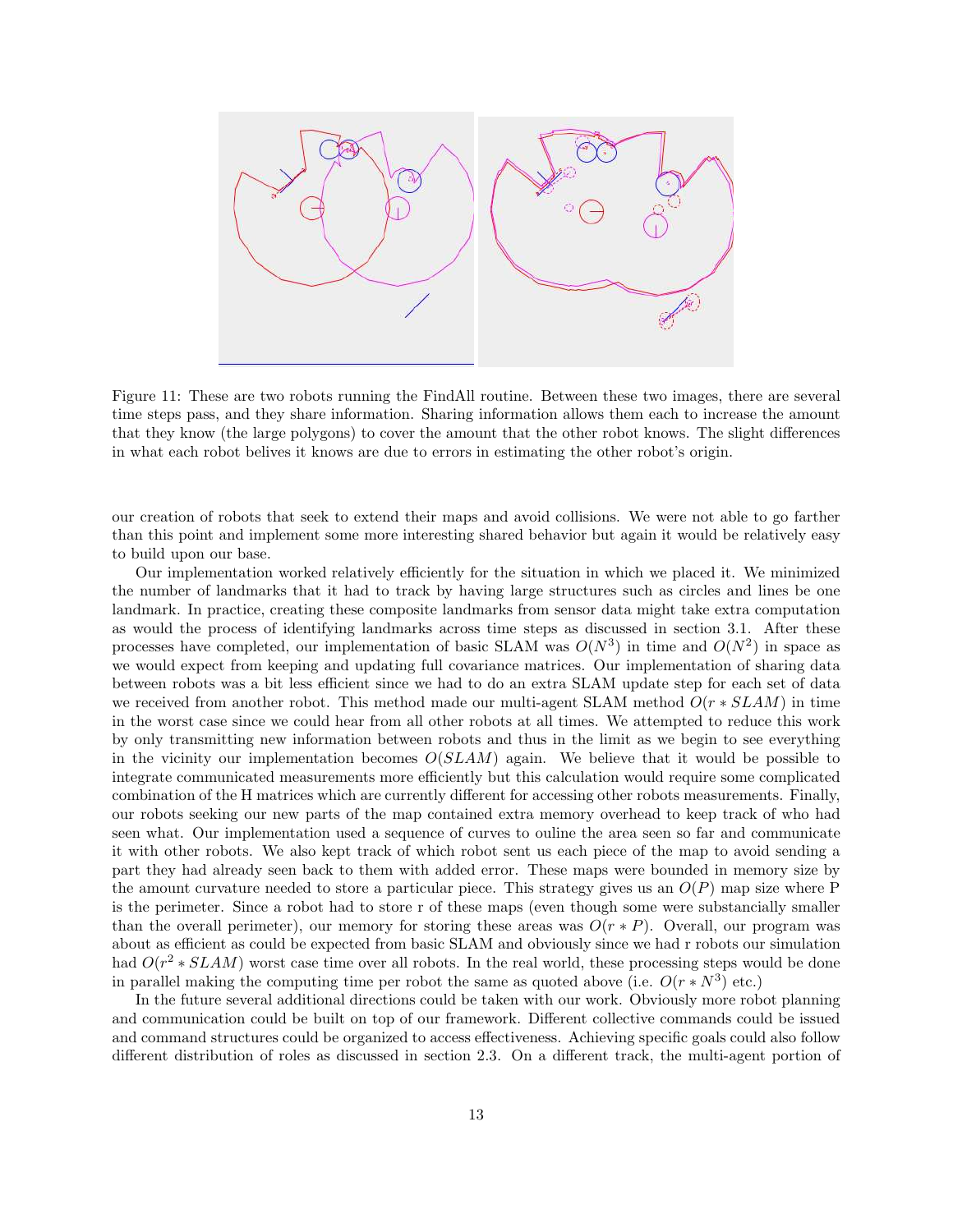

Figure 12: Shows a robot approaching a line segment and determining that it cannot see behind that line segment. The area to the right enclosed by the solid red curve has already been mapped by the robot. You can also see the robots' sight range as the distance to the border that makes it past the side of the obstruction.